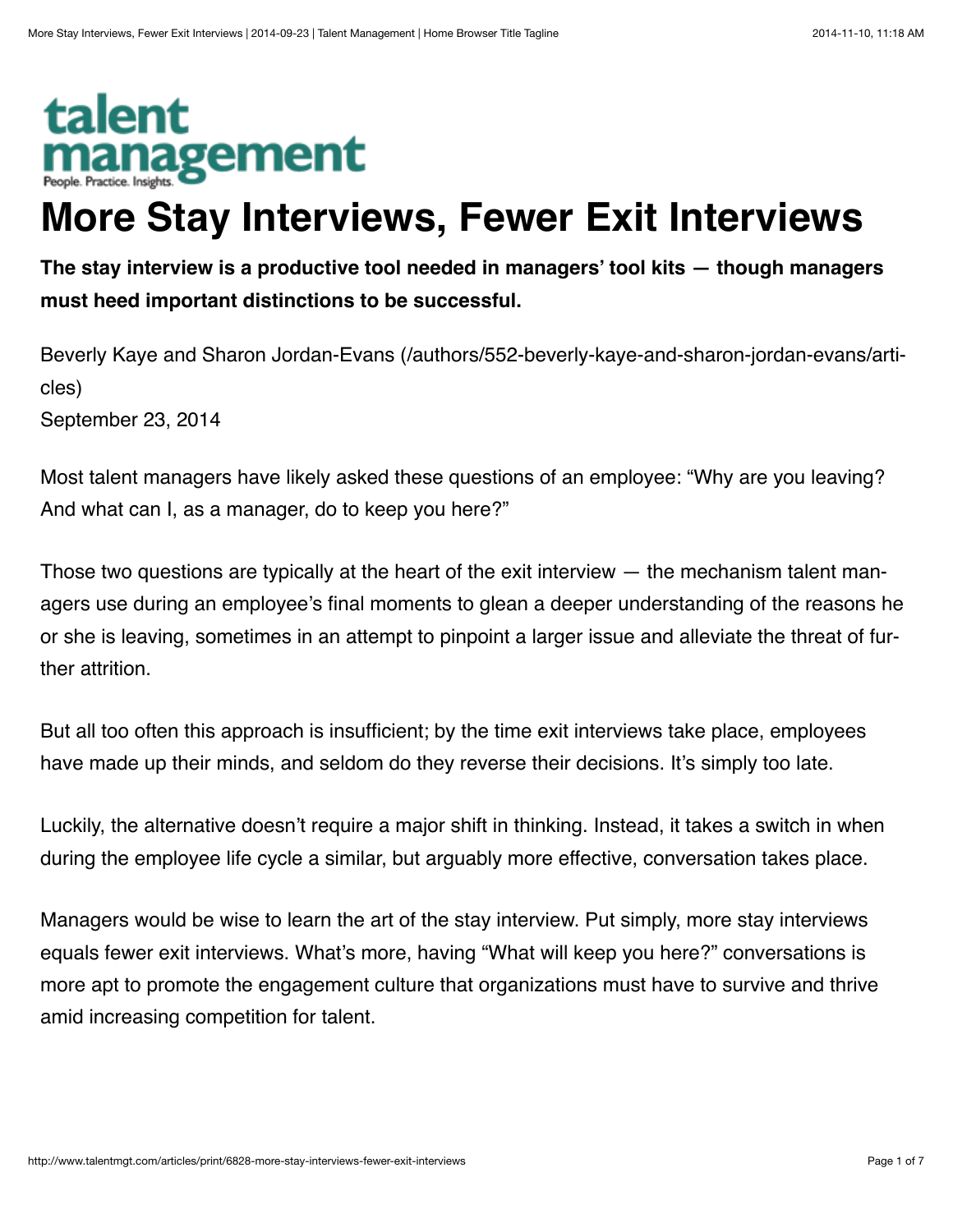Many people leave companies because no one asked them what might keep them there or what would entice them away. Instead of asking, many managers opt to guess what is best to retain their talent — and they're often wrong.

In an exit interview-oriented environment, asking employees what would keep them is folly; they already have one foot out the door.

Why, then, are talent managers prone to ask perfectly effective questions at the wrong time? It's time to change that thinking, with stay interviews as the remedy.

A single stay interview with a treasured employee is not enough. The most successful managers ask early and often. They listen carefully to the answers and then partner with employees to help them get what they want and need to remain productive, engaged and happy as members of the organization.

To be sure, managers need help. Despite the perceived simplicity of the stay interview, managers might be reluctant to broach the subject for a variety of reasons. To some managers, conducting a stay interview might back them into a conversation they simply don't want to have or fear they have little power to address. What if the employee says he or she needs more money or a promotion to stay?

These are valid concerns. The fear of being unable to deliver on an employee's stay request can get in the way of managers having such important conversations.

## **Performance Art**

So where should talent managers start?

First, conducting a stay interview requires recognizing the process' many nuances. The most im‐ perative comes in the kinds of questions asked.

Consider two examples: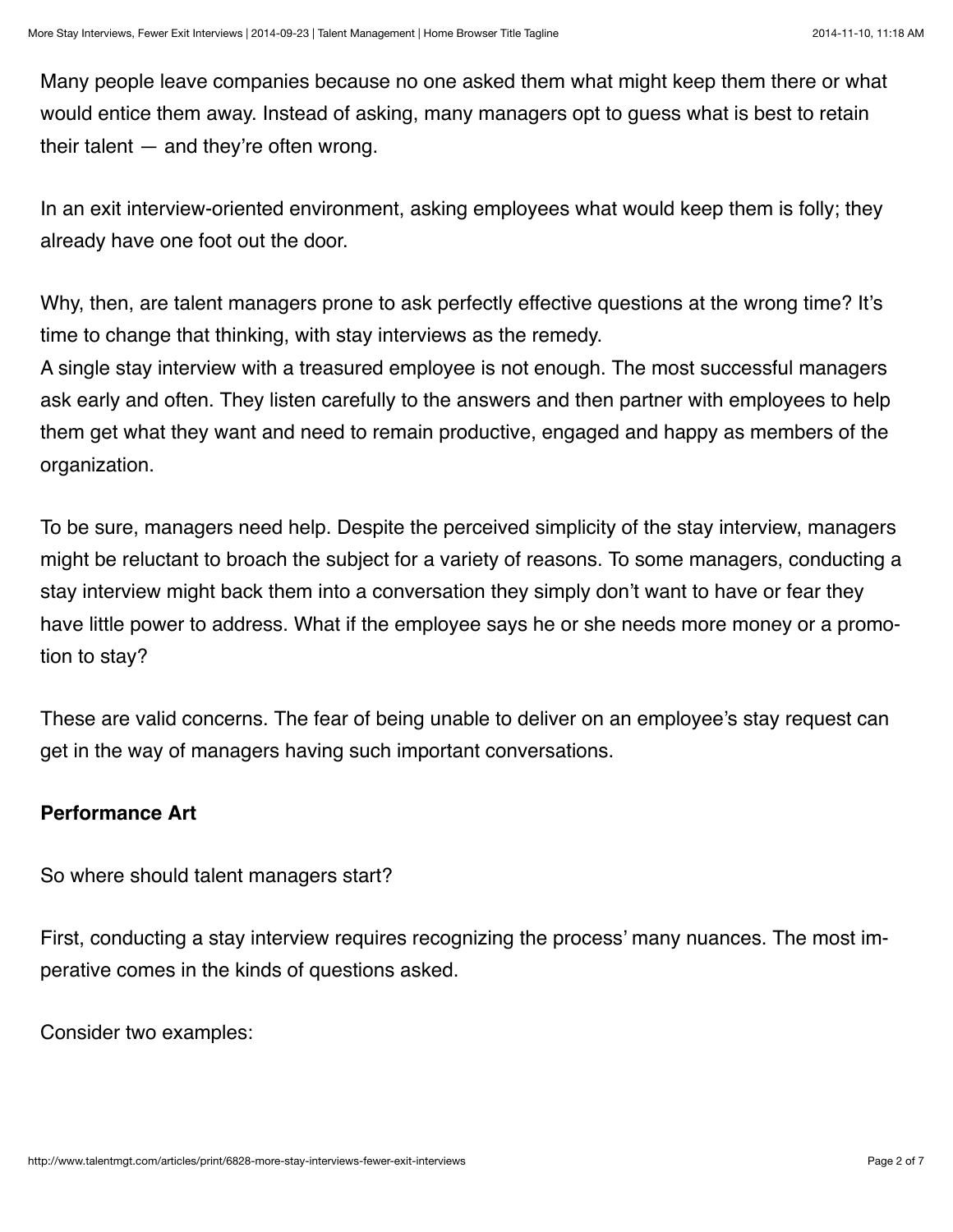**"What about your job makes you jump out of bed in the morning?"** This question conjures up an image immediately and gets the employee thinking about why he or she is excited about going to work. It's an unexpected question about job satisfaction, and it typically elicits some fascinating responses: "The project I'm working on" or "I love my colleagues" or "the idea of my Friday mas‐ sage gets me going." The manager will learn more about this employee just by asking this question.

**"What makes you hit the snooze button?"** This is a safe way to ask employees what they do not like as much about the job. Employees can answer this question in many ways: "I'm just not an early morning person," might be one way. In this case, perhaps the manager could flex a bit re‐ garding start time. Or maybe allow them to catch up on emails from home, allowing them to hit the freeway after rush hour.

Another talented employee said he dreaded Monday morning staff meetings and therefore delayed his trek to work for as long as possible. Could that staff meeting be shorter or moved to another time?

Aside from "What will keep you?" here are some proven stay interview questions managers can ask:

- If you were to win the lottery and resign, what would you miss the most about your job?
- If you had a magic wand, what would be the one thing you would change about this department, team or organization?
- As your manager, what could I do a little more of or a little less of?
- What can we do to support your career goals?
- What do you want to learn this year?
- What makes for a great day?
- Do you get enough recognition? How do you like to be recognized?

Ultimately, managers need to find the stay interview questions that work for them and their employ‐ ees.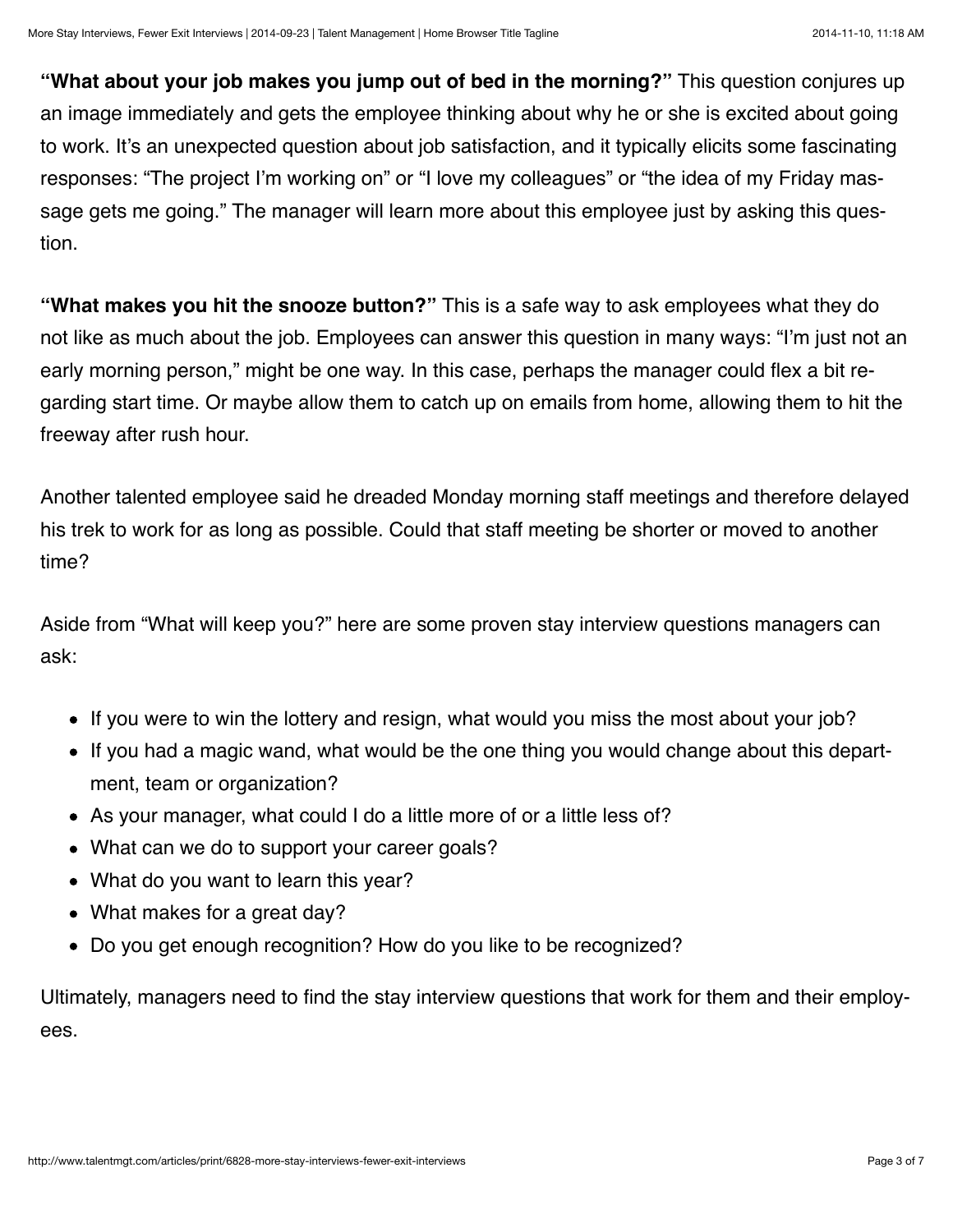The content of the stay interview, however, is only half the battle. How questions are posed and the way in which managers listen is just as imperative as what questions are asked.

Managers might start by saying, "You are so critical to me and to this team. I can't imagine losing you. I might not tell you that enough. But I'd like to know what will keep you here and what might entice you away now or in the future. What kind of things are you looking for from the job or from me as a manager?"

Then they need to listen actively to the responses. "Does he want a chance to learn something new? Does she want exposure to the senior team?"

Beyond simply listening, how managers respond — verbally and nonverbally — and what they say or don't say is also critical. Responses like "that's unrealistic" or "tell me why you are worth that" or "you've kind of peaked out" will halt the dialogue and cause employees to clam up.

Instead, managers should aim to tell the truth about the barriers to saying "yes" while demonstrat‐ ing that they care enough to get creative and make an effort to help employees get what they really want.

What managers ask and how they respond during a stay interview will determine the outcome of this important interaction. A hypothetical situation exemplifies this. Charlie set up a meeting with his plant manager, Ken, for Monday morning. After some brief conversation about the weekend, Charlie said, "Ken — you are critical to me and to this organization. I'm not sure I've told you that directly or often enough, but you are. I can't imagine losing you. So, I'd like to know what will keep you here, and what might entice you away?"

Ken was a bit taken aback, but felt flattered. He thought for a moment and then said, "You know, I aspire to move up in the organization at some point, and I'd love to have some exposure to the se‐ nior team. I'd like to see how they operate, and I'd like them to get to know me, too." Charlie re‐ sponded, "I could take you with me to some senior staff meetings. Would that be a start?" Ken said, "That would be great."

Charlie delivered on Ken's request one week later. But it's not always so simple.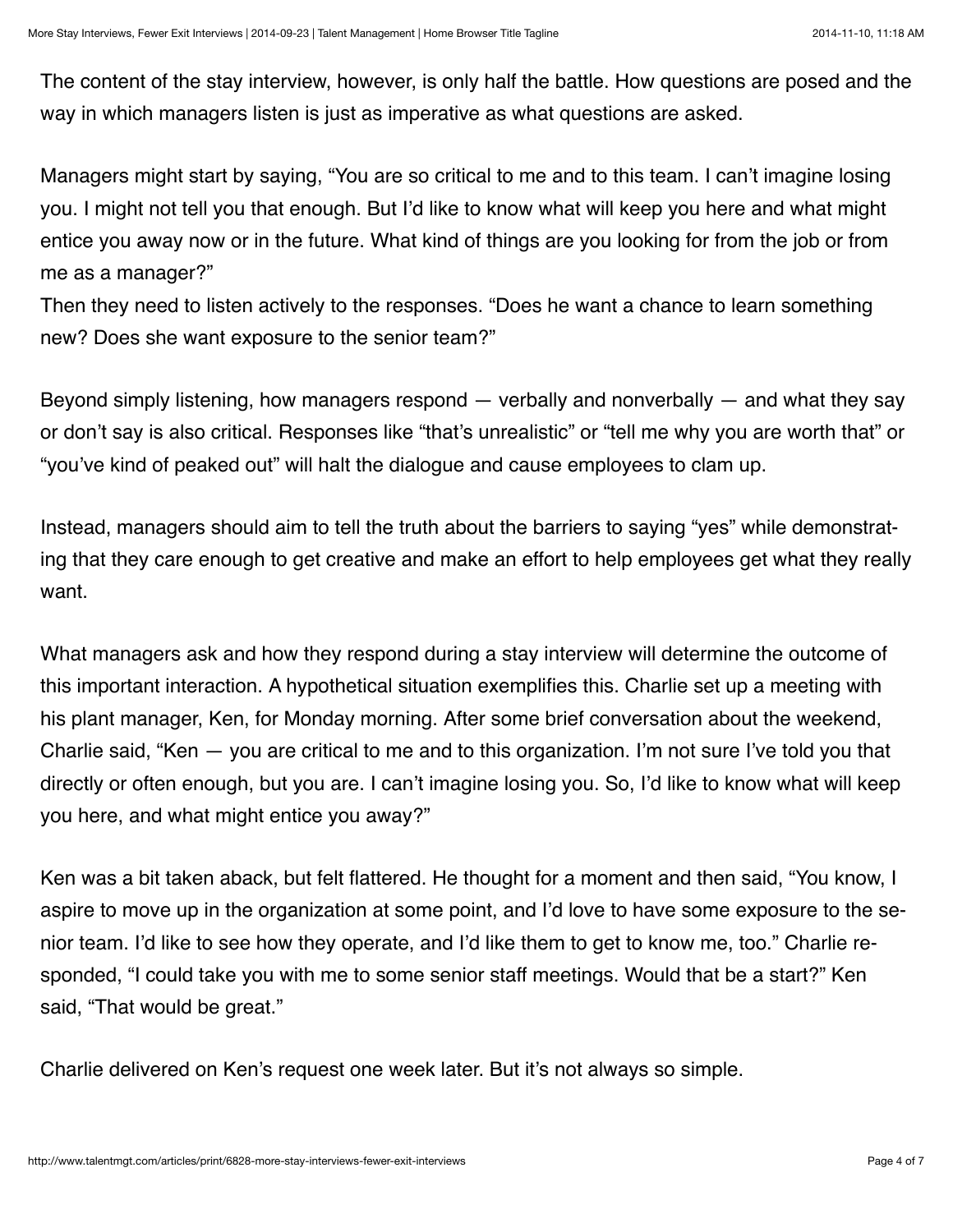What if managers can't give what their people want? Many managers don't ask because they fear one of two common responses: a request for a raise or a promotion. They might not be able to de‐ liver on those kinds of requests — at least not in the near future.

So what should they do? Use these four steps as a starting point:

- 1. Tell employees how much they're valued. "You're worth that and more to me."
- 2. Tell the truth about the obstacles you face in granting their requests. "I'd love to say yes, but I will need to investigate the possibility. I'm honestly not sure what I can do immediately, given some recent budget cuts."
- 3. Care enough to look into their requests. "I hear your request. Let me look into it and let's meet again next Friday to talk about possibilities."
- 4. Ask, What else? "Meanwhile, Ken, what else matters to you? What else are you hoping for?"

If you ask "what else?" four times, you're likely to get two to three requests that you can deliver on. Though salary is important, people want more from work than just a paycheck. In fact, according to our ongoing survey data, of the top five "stay factors," four are within managers' control.

The top "stay factors" are: exciting, challenging or meaningful work; being recognized, valued and respected; supportive management/good boss; career growth, learning and development; job loca‐ tion; job security and stability; fair pay; flexible work environment; pride in the organization, its mis‐ sion or product; fun, enjoyable work environment; working with great co-workers or clients; good benefits; and loyalty and commitment to co-workers or boss.

## **Culture Counts**

Lastly, how do cultural differences play out in this foundational engagement strategy? For example, in some cultures, such as in Japan or Korea, asking questions is not traditionally encouraged in a business environment. If the boss were to say, "What do you think?" the subordinate might simply say, "Yes."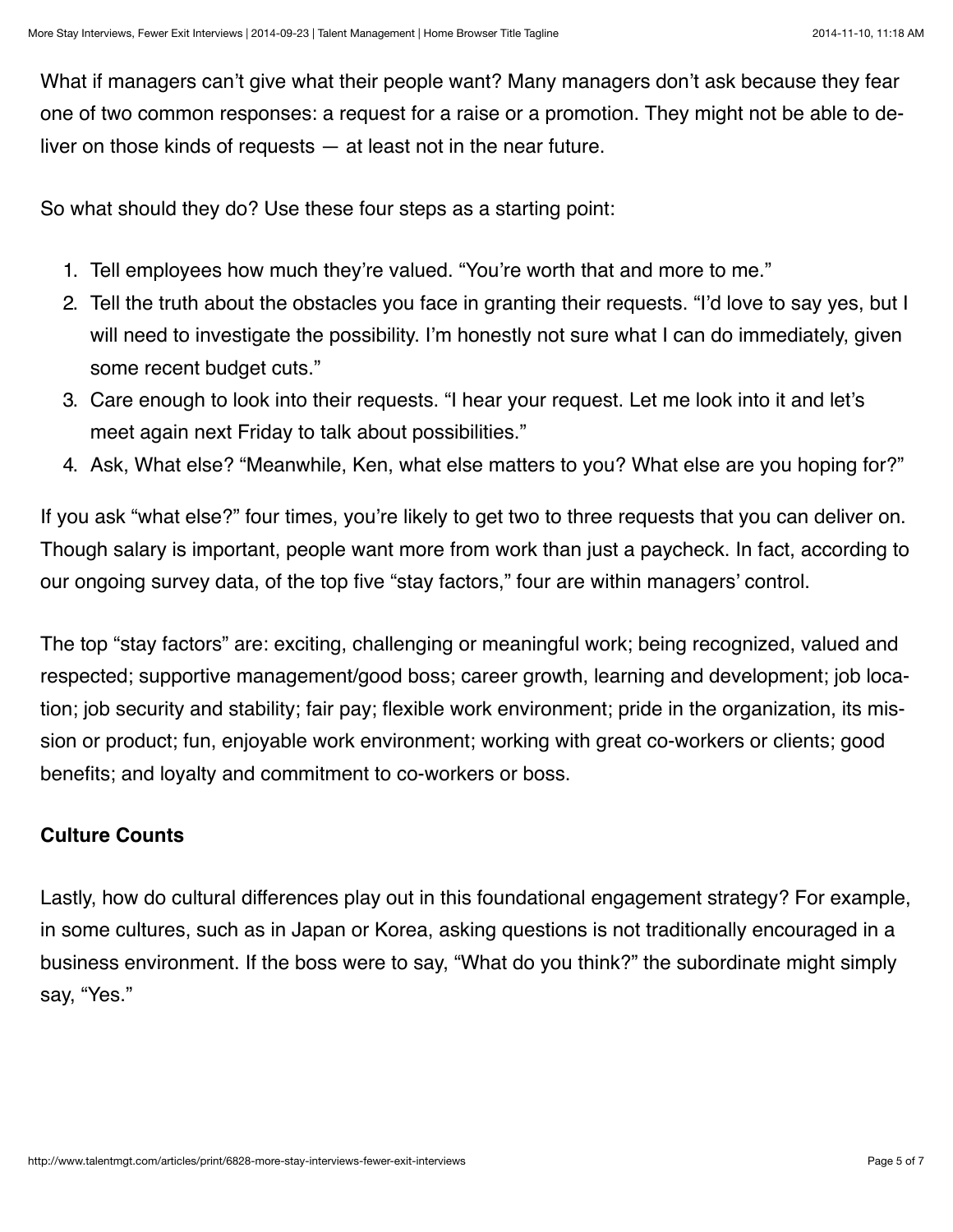Managers who lead in a culture with different norms about communication may need to find a work-around. Some managers have used anonymous surveys or tasked someone else with the asking. For example, one global company that declined to be named for this story hired a team of external consultants to conduct stay interviews with key employees in the organization. All those interviewed had an opportunity to read the transcript of their interviews and make additions or dele‐ tions.

They then approved the final, confidential document that was given to their managers.

One manager said he would rather have had one-on-one conversations, but he knew it would have made some of his employees very uncomfortable. This work-around helped him get what he need‐ ed in a safe and effective way for his multicultural work team.

Even with such obstacles, finding ways to learn what employees need during their employee expe‐ rience  $-$  and not at its end  $-$  is vital. Prudent leaders should stop guessing what will keep their top performers happy. Proper stay interviews are an effective tool. Set aside time to start a dia‐ logue; don't assume you know what employees want.

To simply ask may be the most important engagement and retention strategy of all. Not only will asking lead to talented people feeling valued, but their answers will provide the information man‐ agers need to customize the strategies needed to keep them.

*Sharon Jordan-Evans is an executive coach, retention expert and keynote speaker. Beverly Kaye is founder of Career Systems International, specializing in engagement, retention and develop*‐ *ment. They co-authored "Love 'Em or Lose 'Em: Getting Good People to Stay." They can be reached at editor@talentmgt.com.*